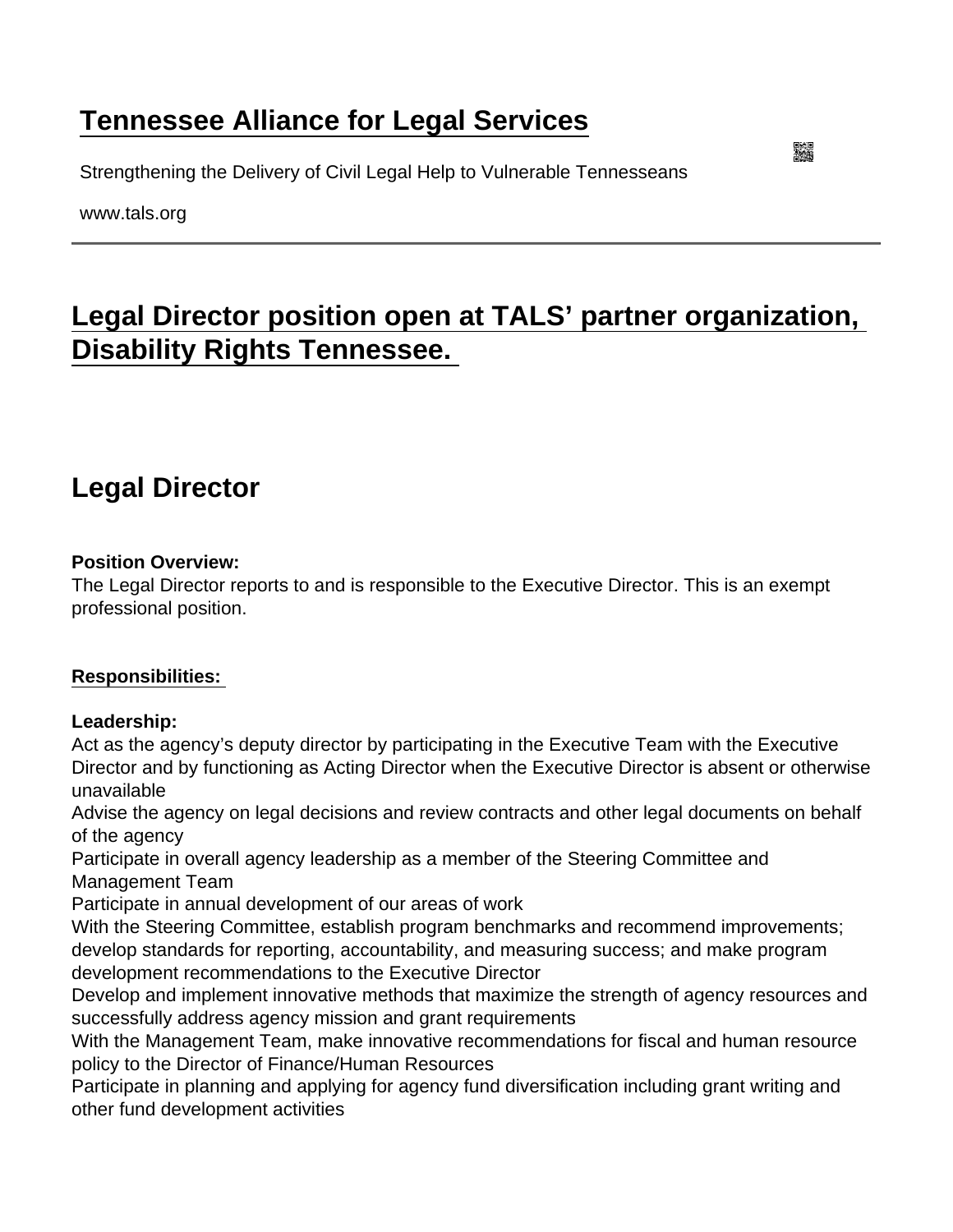Meet with auditors to review case files Review and sign AP and other checks

### **Legal Team Management:**

Day-to-day leadership and oversight of the agency's legal work and legal team members Regular leadership and oversight of the agency's advocacy work through supervision of the agency's attorneys and coordination with the Directors of Advocacy Participate in regular case reviews with all attorneys Engage in legal work on behalf of clients and the agency

File and oversee impact litigation

Conduct annual job performance reviews and assist with the development of professional development plans with team members

Work with the Executive Director to recruit and hire legal team members

Oversee orientation and training of new team members

Review and respond to complaints regarding intake and case services

Assist the Senior Disability Rights Attorney with recruitment and oversight of our intern and pro bono programs

Assist the Intake Director/Disability Rights Attorney with recruitment and oversight of our Intake team

Review timesheets and expense reports of legal team members

## **Disability Discrimination Area**

Review select disability discrimination I/Rs and approve opening cases; provide input as needed to the Disability Rights Attorney reviewing effective communication I/Rs

Represent clients in the area of disability discrimination

File impact litigation in the area of disability discrimination

At the Legal Director's discretion, he/she may also represent clients and file impact litigation for issues that fall within other DRT Areas of Work

## **Program Development and Evaluation:**

Provide quality assurance monitoring of agency programs Participate as appropriate in agency taskforces

## **Community Involvement and Systemic Advocacy:**

Participate in local, state, and national councils, boards, committees, etc. to address identified program issues and concerns

Cultivate and maintains collaborative working relationships with other agencies and organizations in the disability rights field

Participate in projects that address systemic issues which fall under program areas of work Assist Public Policy Advisor as needed with providing recommendations to applicable state departments, facilities, and state or federal entities that are involved with individuals with disabilities.

Assist with planning staff development activities and participates in professional development Collaborate with the Community Relations team as needed to develop content for newsletter articles, social media, annual report, and other publications as well as live and recorded video